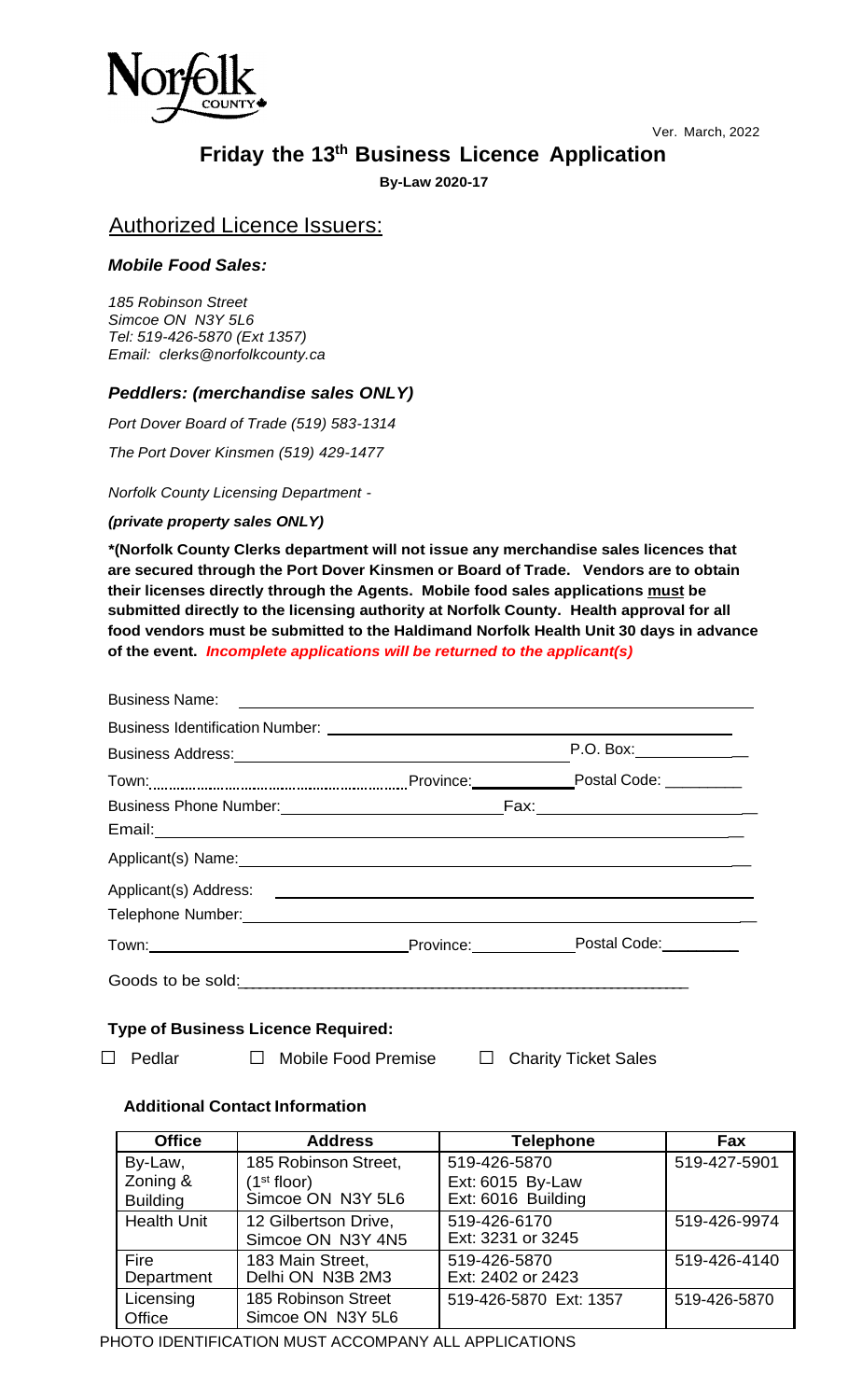| LICENCE FEES                                                                                                    |             |
|-----------------------------------------------------------------------------------------------------------------|-------------|
| <b>Licence Type</b>                                                                                             | <b>Fees</b> |
| Friday 13th Merchandise Sales ONLY<br><b>EL012</b>                                                              | \$205.00    |
| Mobile Food Premise (BBQ's,<br>FoodTrucks/Trailers) ONLY<br>$ELMF - 143.00$<br>$HLMF - 41.00$<br>$CLMF - 21.00$ | \$205.00    |
| Mobile Food Premise -<br>Second or subsequent<br>Vehicle<br>EL009                                               | \$31.25     |
| Friday 13 <sup>th</sup> Not for Profit<br><b>Ticket Sales ONLY</b><br>FL017                                     | \$63.00     |

I, the applicant, (please print name) attest that the information provided on this application is true and accurate to the best of my knowledge. I further agree that I am responsible and liable for any violations, penalties or damages that may directly or indirectly be as result of misleading information provided. I acknowledge it is my responsibility to notify the Agent in writing of any changes in the information provided during the course of this application to ensure compliance with Norfolk County By-Law 2020-17. Providing false or incomplete information could result in the refusal of this application. Personal information on this form is collected and disclosed according to Section 29(1) and 32 of the *Municipal Freedom and Protection of Privacy Act.* I acknowledge that no sales are permitted by those that are associated with organized crime or a group that is reasonably assumed to extort, support

or condone of a culture of criminality or lawlessness. I agree that any display or sale of merchandise or paraphernalia in this context will result in a charge of Trespass and immediate revocation of any licence issued.

Signature of Applicant: Date: \_

## **Business Licence Approvals Required**

| Licence Type:                                                                                                         | By-Law<br>and<br>Zoning<br>(CBD) | <b>Building</b><br>(Tents<br>larger<br>than<br>600sq ft<br>or 55 sq<br>meters) | Health | Fire | <b>Public</b><br>Liability<br>Insurance<br>required on<br>County<br>property) | <b>Additional</b><br><b>Information</b>                                     |
|-----------------------------------------------------------------------------------------------------------------------|----------------------------------|--------------------------------------------------------------------------------|--------|------|-------------------------------------------------------------------------------|-----------------------------------------------------------------------------|
| <b>Pedlar</b><br>(3A40 BC<br>Extinguisher)<br>(Includes<br><b>Commercial</b><br>Grade BBQ's)                          | ✓                                |                                                                                |        |      | ✓                                                                             | See Schedule 1<br>of BY-LAW No.<br>2020-17 for<br>additional<br>information |
| <b>Mobile Food</b><br><b>Premises</b><br>(Class K &<br><b>ABC</b><br><b>Extinguisher</b><br>(Includes deep<br>fryers) | ✓                                | ✓                                                                              | ✓      | ✓    | $\checkmark$                                                                  | See Schedule 5<br>of BY-LAW No.<br>2020-17 for<br>additional<br>information |
| Friday the 13th<br>(Ticket Sales)                                                                                     | ✓                                |                                                                                |        |      | ✓                                                                             | See Schedule 12<br>of BY-LAW No.<br>2020-17                                 |